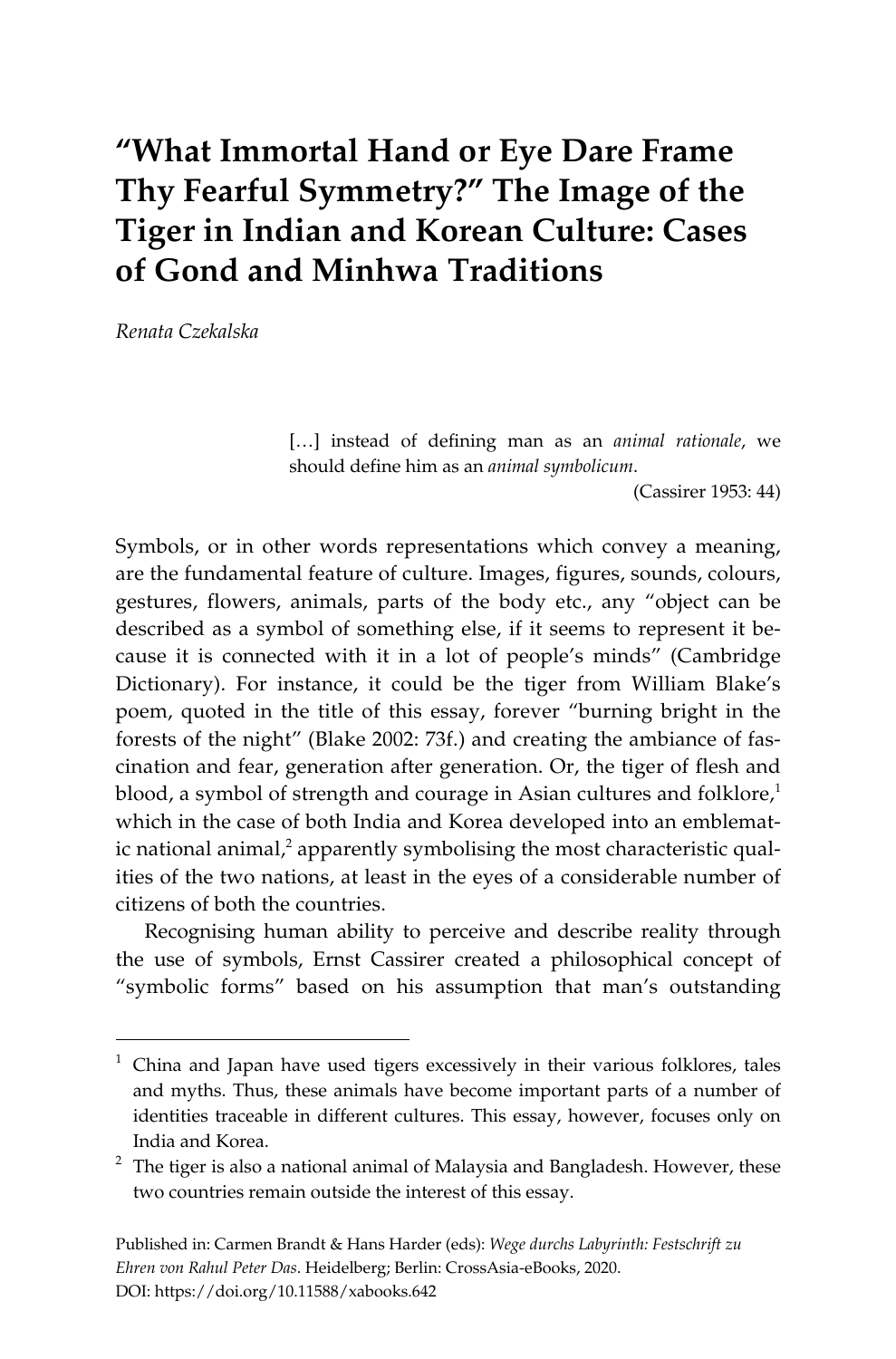characteristic is to be defined not by his nature (metaphysical or physical), but rather by his work. Convinced that humans create a universe of symbolic meanings, in his three-volume *Philosophie der symbolischen Formen* (Cassirer 1923–1929), translated as *The Philosophy of Symbolic Forms* (Cassirer 1953–1957), Cassirer claimed that humanity can only be known through the analysis of the symbolic universe, created by mankind in history. Hence, man – as a symbol making, or a symbolising being – should be defined as *animal symbolicum*. This notion became the departure point for Cassirer to explore symbolic forms in all aspects of human experience, and consider them the means to understand the nature of man (Cassirer 1953: 106):

In every linguistic "sign", in every mythical or artistic "image", a spiritual content, which intrinsically points beyond the whole sensory sphere, is translated into the form of the sensuous, into something visible, audible or tangible. An independent mode of configuration appears, a specific activity of consciousness, which is differentiated from any datum of immediate sensation or perception, but makes use of these data as vehicles, as means of expression.

Because of this phenomenon which Cassirer terms as "an independent mode of configuration" it is quite impossible to presume how a particular human being or any specific culture would symbolise *something*. Therefore, it seems simply natural to suppose that every culture has its own set of symbols associated with different experiences and observations, which the members of this culture must interpret and reinterpret over time.

However, India and Korea, two ancient cultural traditions which developed independently with only scarce verifiable historical interactions, both seem to have given a special significance to the symbolic image of a tiger. This symbol is historically and presently used for the purposes of national (and also nationalistic) discourse, as well as commonly employed by artists of the native folk traditions: Gond painters of India and Minhwa of Korea.

The aim of this essay is to describe the role of the image of the tiger in Indian and Korean cultures, and to seek probable sources of analogies in tiger depictions of the two traditions both in aesthetic approaches as well as artistic realisations.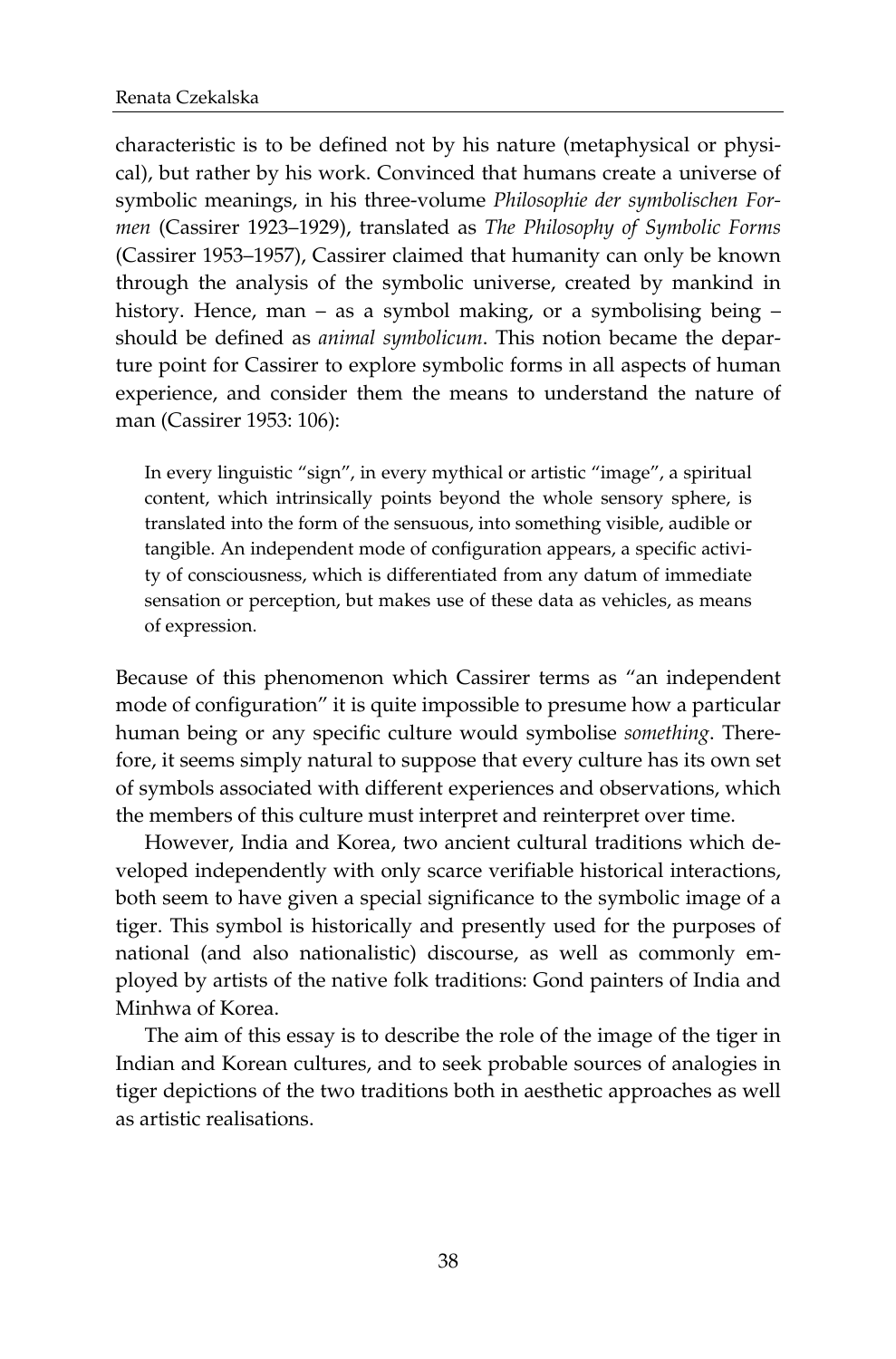## **The Tiger in India**

l

The Royal Bengal tiger, the national symbol of India and one of its sacred animals, has been used as a symbol in South Asia since the times of the earliest known urban culture of that region, known as the Indus Civilisation.<sup>3</sup> Most probably this is the reason why in Indian media and other popular sources we come across a statement that the Bengal tiger has been a national symbol of India since 2500 BCE, several millennia before even the concept of India as a state was born. It was then that a symbolic image of a tiger appeared on one of the seals of the Indus Valley Civilisation, known as the "Pashupati Seal". Several centuries later, the Bengal tiger was also the symbol of the Chola Empire (4th–13th century CE).

Also in the distinctive tradition of Hinduism, the tiger occupies an important place. It is said that when Brahma created the animals, he hid a specific secret in each of them to signify their spiritual importance to humans. He attributed tigers with grace, determination and a sense of responsibility, especially for those who needed protection. They are therefore considered as advanced beings, some of whom might have been humans in their past lives, or may assume a human birth in their next lives.<sup>4</sup> Besides, perhaps because of their large size, tigers in Indian tradition represent royalty, majesty, fearlessness, strength, and ferocity. On the negative side, they represent death, aggression, anger, cruelty, and violence.

Apparently there are no references to tigers in the *\$gveda*, whereas the *Yajurveda* contains prayers and invocations that revere gods by attributing them with the strength and the abilities of tigers.<sup>5</sup> In later times, Shiva is portrayed wearing a tiger skin, whereas Shakti (in her various manifestations) employs the tiger as her vehicle. In the images and sculptures she is shown as riding or sitting upon it.

 $3$  The nuclear dates of the civilisation appear to be about 2500–1700 BCE, though the southern sites may have lasted into the later 2nd millennium BCE.

<sup>&</sup>lt;sup>4</sup> For example, in the *Manusmrti* (12.59), there is a passage declaring that those who take pleasure in hurting others will be born as carnivorous animals, perhaps such as tigers (Bühler 1886: 497).

<sup>5</sup> For example, in the *Yajurveda* (V.5.7) hymn to Rudra and Agni, both gods are described as possessing the ferocity of a tiger; "tiger" is mentioned also in V.3.1, V.5.11 and V.5.21 (Keith 1914).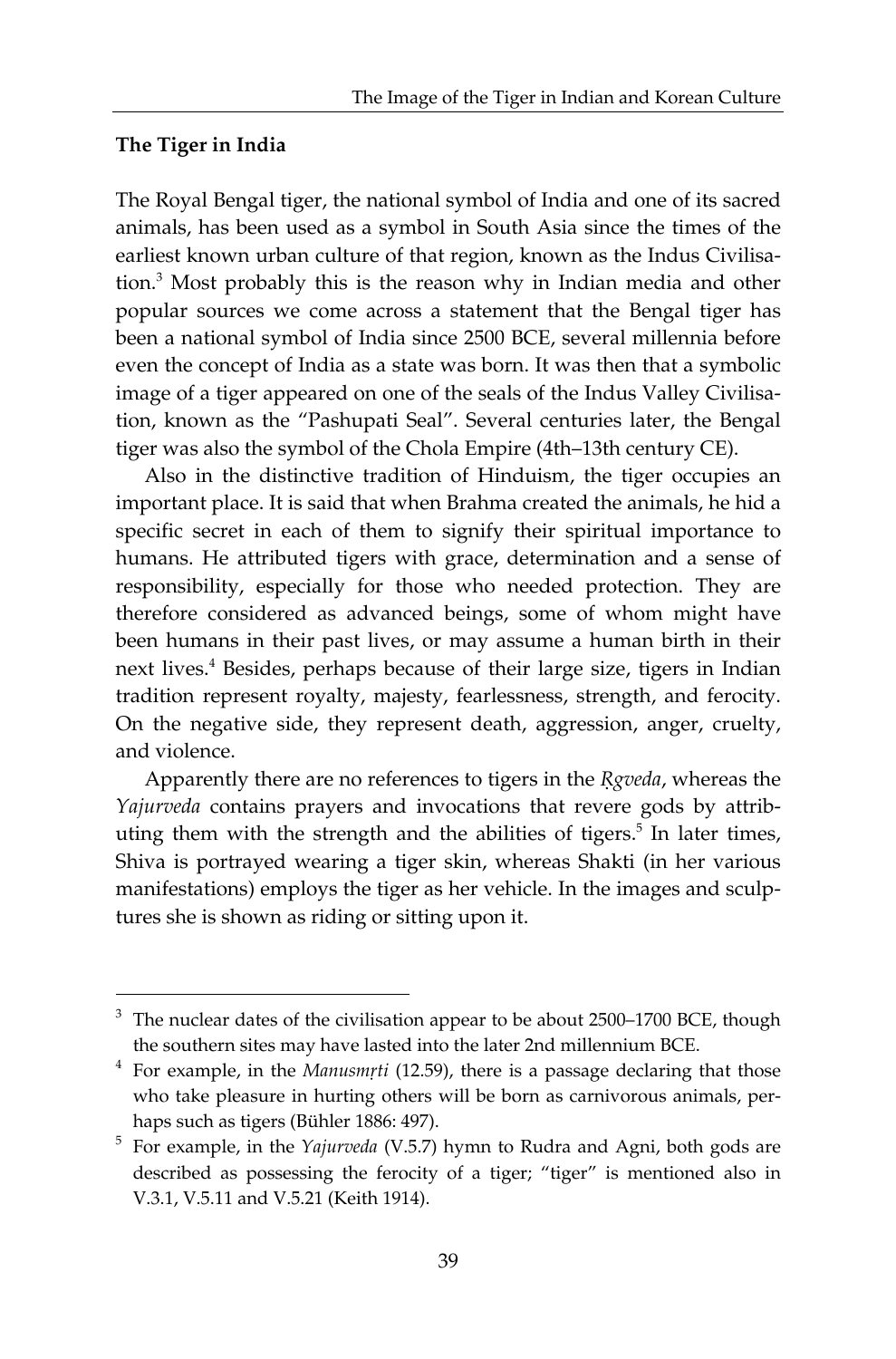Tigers also occupy a prominent place in Indian folk tales, as well as *Jātaka* stories and the *Pañcatantra*. In many tribal traditions of South Asia, the worship of the tiger-god, known under several different names, is prevalent. Visual confirmation of such tribal worship is, for instance, provided by the artists of Madhya Pradesh (Central India) who belong to the Gond culture<sup>6</sup> where a tiger-god, named Bagh Deo (also: Baghbana Dev, Bagheśvar), is worshipped and considered as the saviour and protector of his devotees (Crooke 1994: 322–325).

## **The Tiger in Gond Art**

l

The tradition of Gond painting evolved from ritual storytelling, $^7$  accompanied by decorating the walls to commemorate special occasions and bring good luck and protection from evil. The paintings were traditionally created on the mud walls of village dwellings, with the use of natural colours produced from available materials. The artists found (and still find) inspiration in everyday objects, depicting their surroundings, plants, animals, religious festivals, or weddings, and portraying various deities and scenes from mythology. Gond art is based on working with detailed patterns of dots, stripes, and simple shapes, used along with colours to create the various forms of people, animals or plants. The different types of patterns used, establish individual artistic style. The depictions can be of a slightly hallucinogenic character, with all the painted forms entwining and intermingling. Individual images are often of distorted perspective and exaggerated proportions. Due to the lack of re-

 $6$  The Gonds are one of the largest Adivasi communities in India, with a written history that can be traced to the 14th century. Their name is derived from the word *kond* which means "green mountains" in the Dravidian language spoken by the Gondi people. The origins of Gond art lie within a unique relationship between oral and visual storytelling systems (Arur & Wyeld 2016).

<sup>7</sup> Before the Muslim invasions of the 14th century, the Gond people were a culturally significant tribe in central India. Traditional Gond art includes dance, song and painting, therefore, it is justified to presume that the tradition of Gond painting dates significantly prior to the 14th century, whereas their stories are passed on orally through folk songs. The Gond art form saw a decline in the late 20th century as members of the community migrated to nearby towns and cities. However, the tradition has recently been revived with the growing popularity of Gond artworks and the success of its leading practitioners, which has attracted younger generations to the art form (Vajpeyi 2007).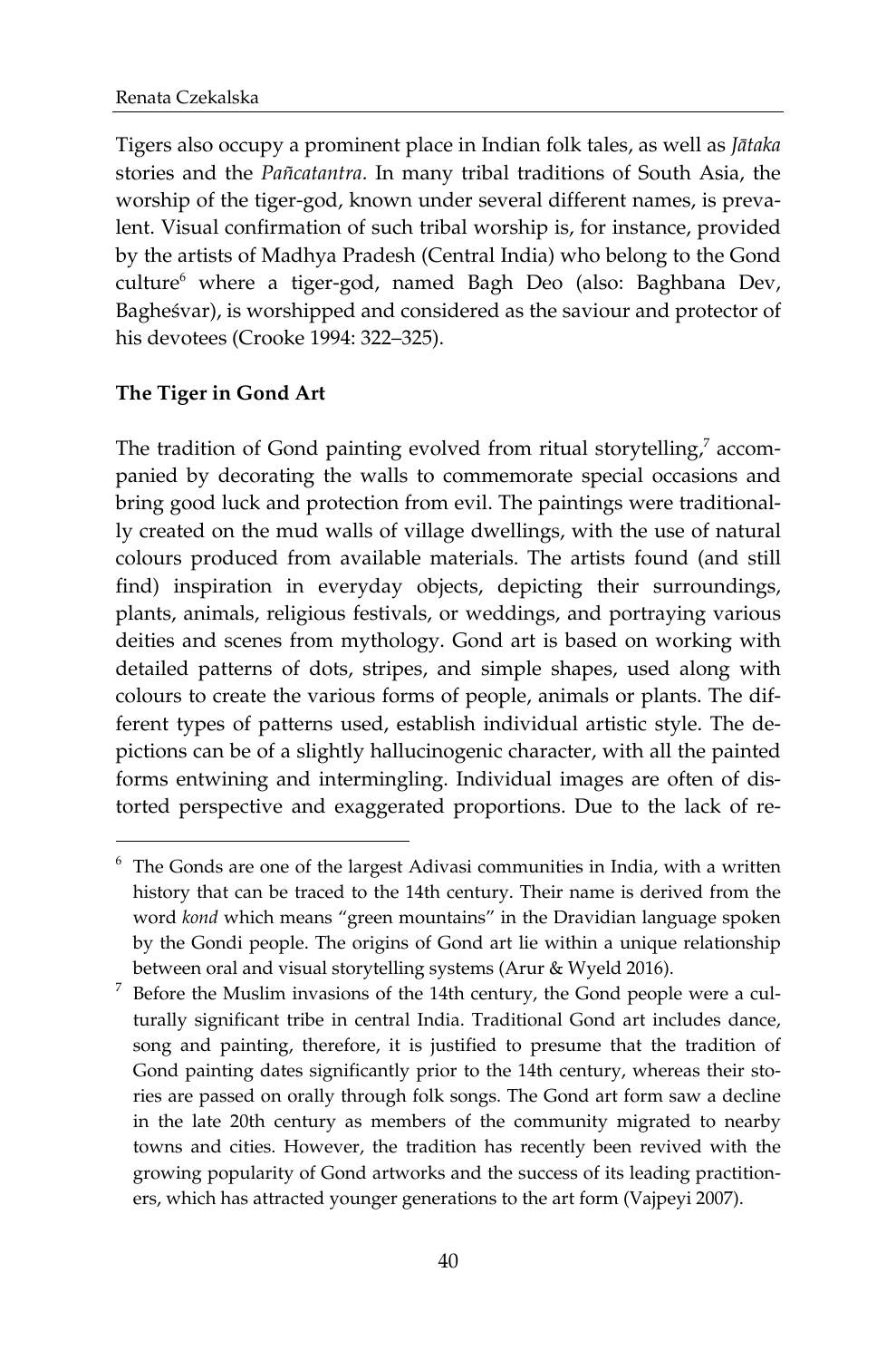search in this field, it is not clear what meaning the patterns hold for the Gond people. Their paintings include forms like ants, a trident, a peacock feather, a rope, water ripples, tiger stripes, etc. They are used to worshipping nature as a mode of seeking protection, and warding off evil (Arur & Wyeld 2016). In many tribal clans of Central India, including the Gonds, there is a tiger or Bagh of Baghel clan sept, the members of which consider themselves descendants of the fearful predator (Mehta 1984: 420). Since the Gond artists themselves believe that looking at a good image brings good luck (Arur & Wyeld 2016), particular attention is often given to portraying the tiger, for it is considered among the strongest and most powerful animals in the jungle.

#### **The Tiger in Korea**

Similarly, in the Korean tradition the tiger enjoys a strong presence. It is regarded both as a guardian that drives away evil spirits and a sacred creature that brings good luck, as well as a symbol of courage and absolute power. From ancient times until the dusk of the Joseon Dynasty (1392–1879), the Korean Peninsula was home to such a large population of Siberian tigers that it was frequently referred to as the "Land of Tigers". Besides, in the regional geopolitical discourse, Korea's position between China and Japan has been described as a tiger approaching China, or a dagger pointed at Japan (Clark 2000: 8).

A symbol of power, the king of the animal kingdom, but also able to transform into human form, the tiger is often featured as a guardian deity in Korean funerary art. The figures of this mighty animal, perhaps due to people's beliefs that they would safeguard the permanent dwellings of the dead, can therefore be found around the royal tombs (UNESCO).

There are several instances which prove that from the earliest times the inhabitants of the Korean Peninsula expressed their admiration and respect for tigers in various ways, beginning with a reference to a tiger in the foundation myth of Korean civilisation, the legend of Dangun, told in the *Samguk Yusa* ("The Memorabilia of the Three Kingdoms"). And, even though "the myth itself does not present the importance of the tiger spirit" (Lee 1981: 19f.), it is still a justifiable proof of the presence of the tiger's image in Korean everyday imagination.

According to popular sources (Wikipedia), there are 635 historical records about tigers in the Annals of the Joseon Dynasty. In Korean Shamanic traditions, the animal is also known to be a guard and an aide for the mountain guardian spirit, Sansin, responsible for securing the peace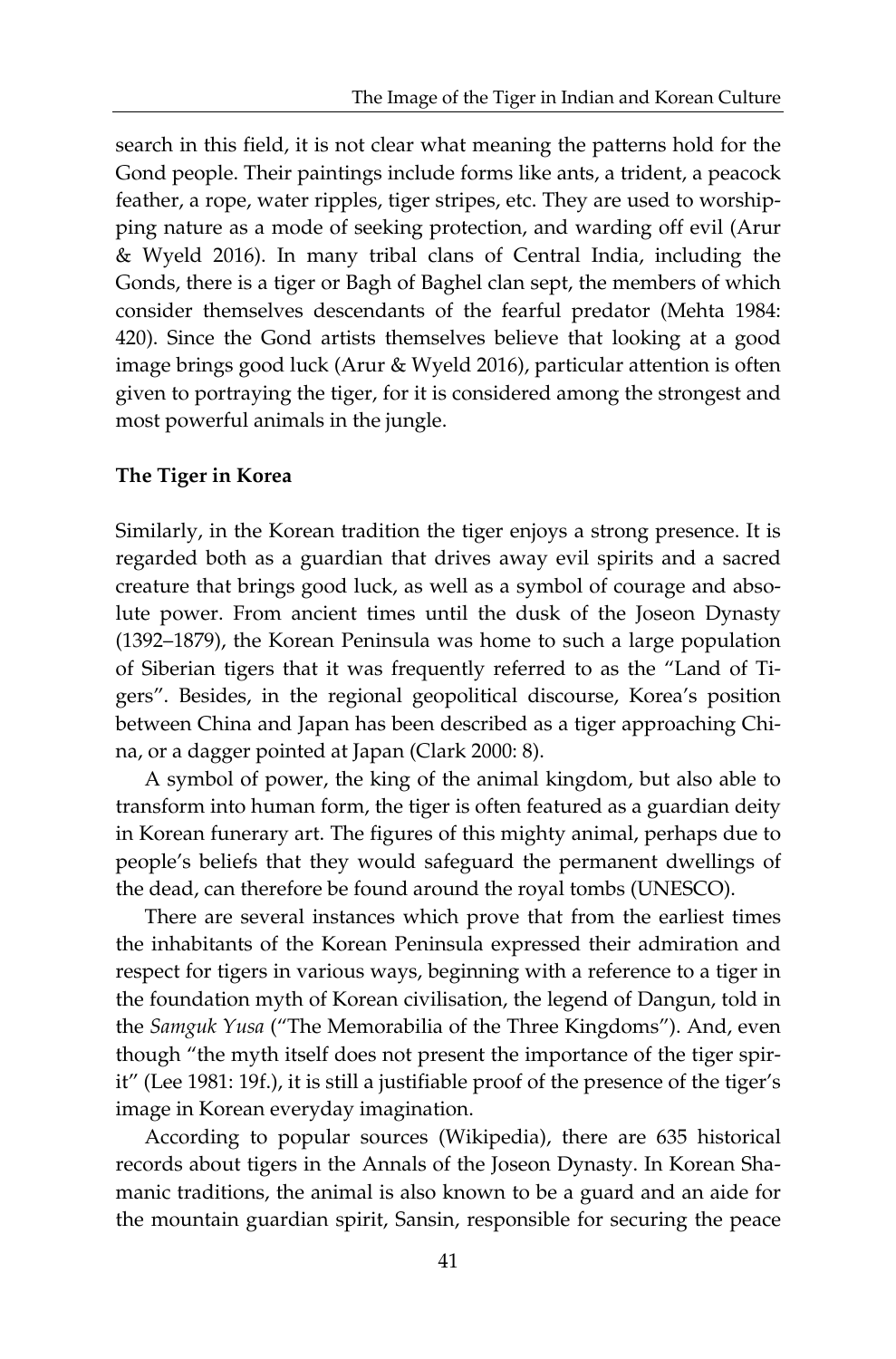and well-being of the village under his protection (Zoric 2015: 369). Hence, a common belief is that the tiger was ordered by the spiritual guardian of the mountain to watch over the villagers and keep them safe (Lee 1981: 19f.). Also, in Korean Buddhist temples, there is always a shrine, located at some distance from the main temple buildings, in which there would be a painting – a depiction of the guardian spirit of the mountain and a tiger.

According to the *Encyclopedia of Korean Folklore and Traditional Culture*, for Koreans the tiger was "one of the favourite folk characters" (Jingi 2010: 167). Therefore, the image of this animal often appeared in charms as a consequence of a common belief that it had the power to chase away evil spirits. Besides, Koreans posted tiger paintings on the doors or walls of their homes on New Year's Day, since "[h]anging a tiger painting on the door was also considered beneficial for prevention and recovery from malaria and cholera" (ibid.). The same source also claims that there are families who "hung a tiger bone over the main entrance of their house in the belief that no evil spirit would dare cross the threshold when it saw the sign of the king of animals" (ibid.).

## **The Tiger in Minhwa Art**

 $\overline{a}$ 

In Korea, just as in the case of Indian tradition, these amazing physical and spiritual qualities made the tiger one of the most popular characters of traditional stories. Furthermore, this grand animal is "probably the most popular image in Korean folk painting and decoration" (Pratt et al. 1999: 471), that is, mainly in the tradition of Minhwa, a significant component of Korean culture and religion.

This tradition of folk art includes all kinds of ordinary objects, made and decorated by anonymous artisans, to be used for everyday purposes by ordinary people. In this way it was a welcome counterpart to art created for the cultural elite that required specialised knowledge of classical Chinese poetry. Minhwa was easily available and understood by common, illiterate people whose down to earth wisdom came from traditional narratives and folktales which were meant to entertain, communicate religious beliefs, and reinforce social values. With the passage of time, the motifs from the people's tales became the most common themes also of Minhwa painters.<sup>8</sup> Minhwa can, therefore, be defined as "paintings that

<sup>&</sup>lt;sup>8</sup> Naming the exact time of the beginnings of this folk art tradition seems quite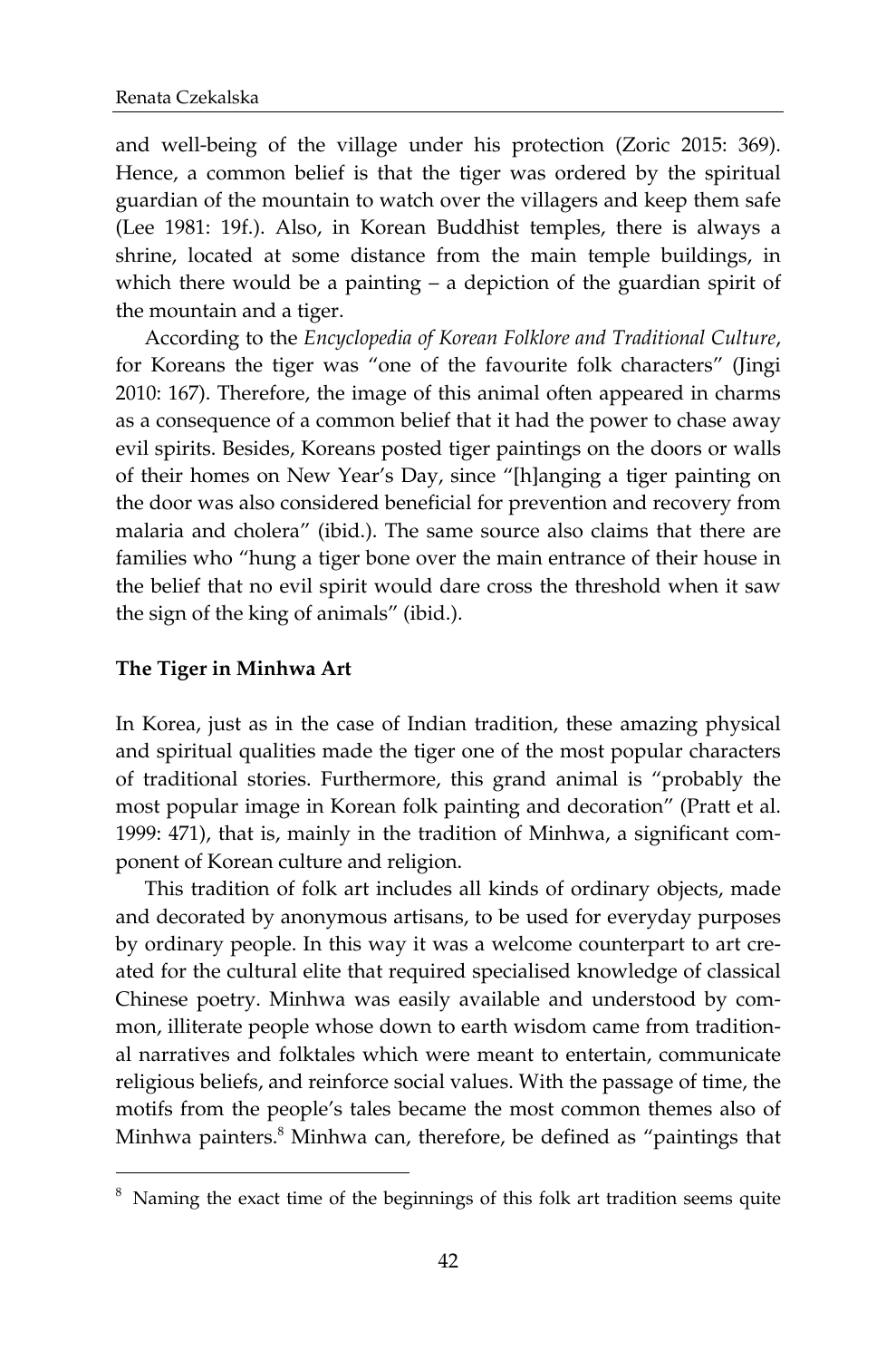expressed truly Korean notions and feelings", "paintings of ordinary people, expressing their desires and beliefs, and protecting them from harmful spirits as well as decorating their surroundings" (Yoon 2004: 327). A unified definition of Minhwa does not seem to exist; different scholars propose different definitions which are sometimes contradictory even in principle, including the basic issue of whether this folk art form was created by professional or amateur craftsmen (ibid.). However, it is said that the "ultimate goal of Minhwa is not artistic, nor did they seek beauty, therefore to understand Minhwa one should know the role that Minhwa had in the lives of the people" (ibid.: 325). The paintings include many auspicious symbols of longevity and good fortune whose main role was to drive away evil creatures, bad spirits or demons, and protect the people against any disturbances in their everyday life.

From ancient times, it was the common belief that the paintings possessed magical powers which would protect against disasters, therefore keeping at home the pictures of animals with spiritual qualities was considered a good method to drive away any evil spirit. Perhaps this is why one of the most common motifs in Minhwa was the tiger, who possessed a symbolic power and was used in folk paintings as a talisman to bring good luck and ward off evil.

#### **Gond and Minhwa Art in Comparison**

 $\overline{a}$ 

As can be seen at this point, there are apparent parallels between Gond and Minhwa paintings. These include their narrative origins, as well as the auspicious magical function of creating images on house walls or on ordinary everyday objects. But even more so, these parallels can be observed when focusing on the role of a tiger in both the folk painting traditions.

While taking a closer look at tiger images created by the Gond and Minhwa artists, we realise that in both cases the animal is a metaphor which is utilised to express notions of harmony in the universe and the supernatural potency which intervenes when this order is violated or disturbed. According to Gond stories, the tiger is believed to have incredible otherworldly powers, which include fighting demons, creating rain,

impossible. The sources refer to the Joseon period (1392–1910) as the time of a new emphasis on Minhwa. Besides, just as it happened outside India for the art of the Gond painters, "the interest in Minhwa began outside Korea, at the end of the nineteenth and early twentieth century […]" (Yoon 2004: 327).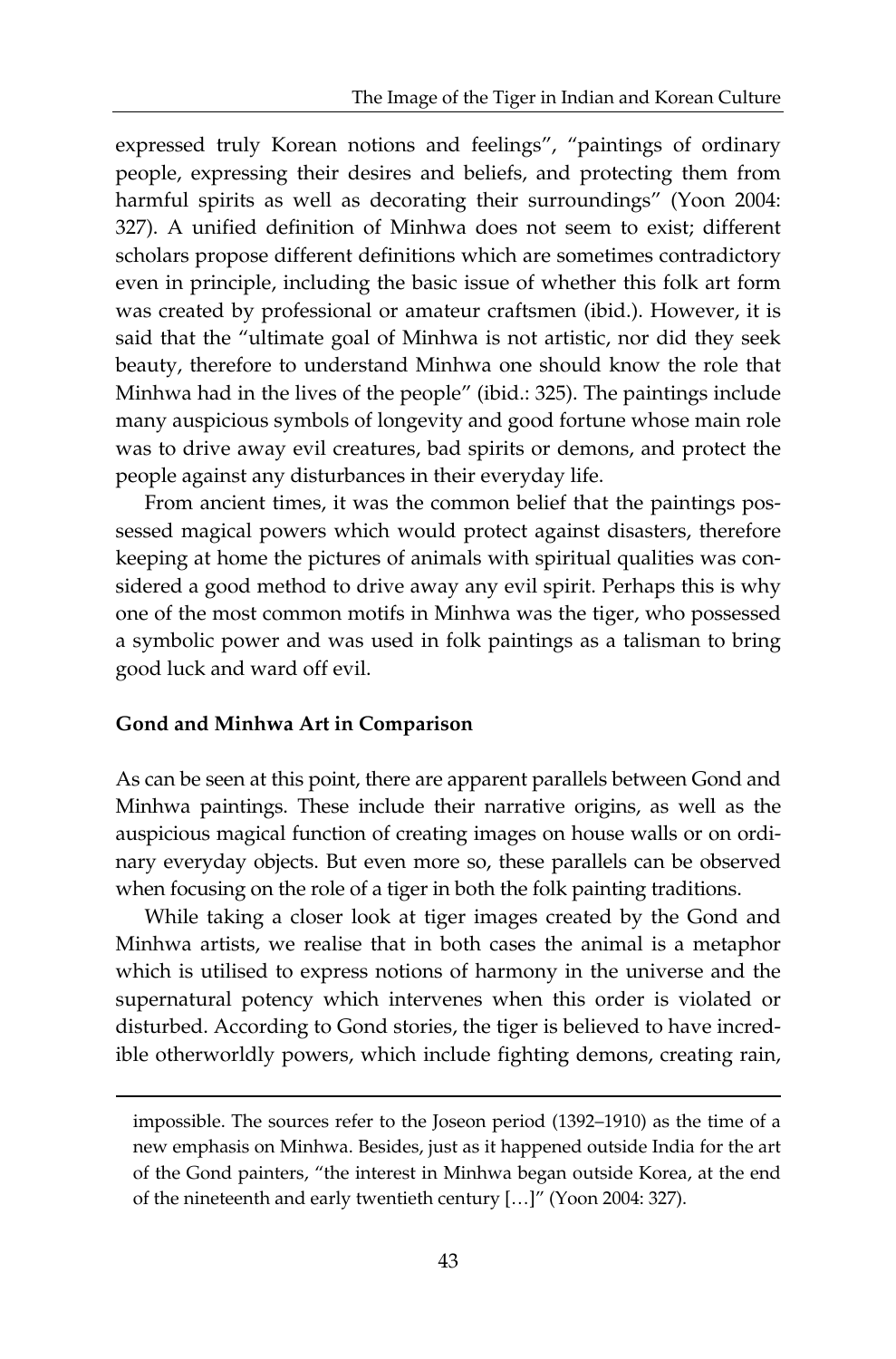keeping children safe from nightmares, as well as healing. These tribal beliefs, depicted in arts and crafts, often place the tiger as a central symbol of worship. And even though in everyday life the tiger, as any predator, is considered to be a wild, dangerous animal, the members of this indigenous cultural tradition mythicise the animal as a watchful guardian and the provider of prosperity. Therefore, the tiger images in Gond art are rather unrestricted imaginary projections of its mighty nature than records of tangible experiences.

Tigers can be portrayed by Gond artists in many colours, and their bodies may appear distorted and disproportional. However, a slight grin, or even smile, can usually be detected on their faces. Taking a closer look, this expression can resemble a grimace of cold cynicism. Quite often tigers are also attributed with auspicious symbolic objects, birds, or other animals. The presence of a tree – even if portrayed only symbolically as in the case of the paintings by Venkat Raman Singh Shyam and Jangarh Singh Shyam – is a significant feature of Gond tiger depictions. It represents the animal's inherent association with the forest, and through that, indicates a relationship with the tribal people who live there as well.

In Minhwa tradition, the paintings are usually categorised by means of individual themes. Auspicious paintings of tigers serve to prevent disasters, and they are classified as a separate genre of Korean folk painting, *hodo*. "Most Koreans grow up hearing [tiger] stories that are sometimes funny and sometimes scary. […] Some paintings […] humorously portray the scene of a mighty tiger being defeated by the apparently weaker rabbit. […] Even though the tiger is one of the most dangerous animals, Korean paintings depicted it in a rather humorous way, with arched back, and exchanging conversation with magpies" (Yoon 2004: 333).

The images show a tiger in situations when it is derided by a much smaller animal, or mellowed by the presence of its cubs. It is portrayed rather as a silly, slightly clumsy being, and not as the emperor of the forest. Also, the faces of Minhwa tigers are usually quite friendly – at least at first glimpse. Sometimes they can even show a big grin or a friendly smile. Perhaps because of these images depicting a friendly attitude, in the Chinese sources Korea can be referred to as "*Hodamjiguk*, »the country that speaks with the tiger«" (Yoon 2004: 333).

Even such brief observations of the most distinctive surface features make it possible to point at some obvious parallels, not only in the basic roles and functions of folk painting and the place of the tiger in India and Korea, but also at some more detailed characteristics featured in both the discussed traditions. Among them, the most outstanding seems to be the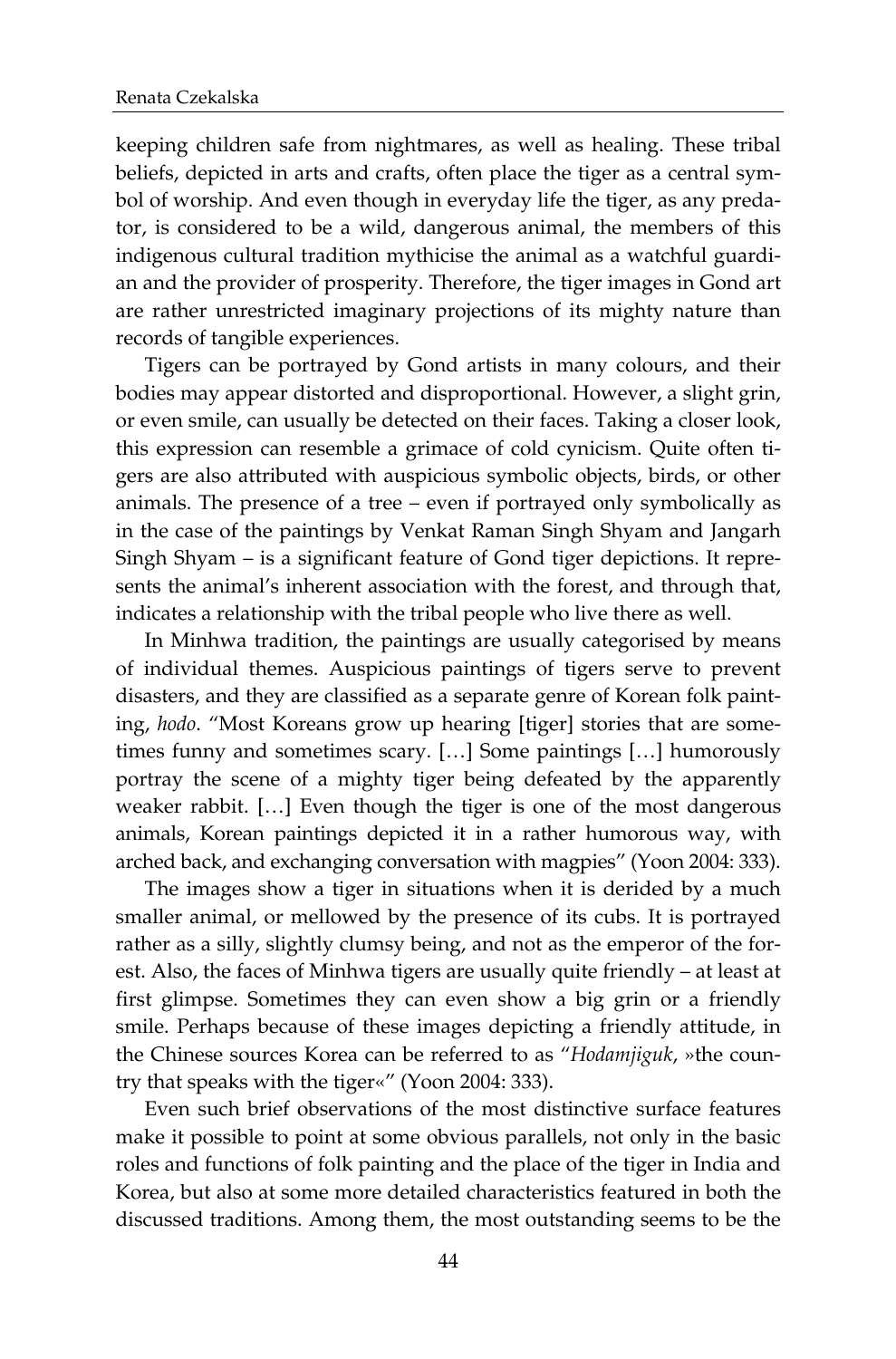inscrutable facial expression of the painted tigers which apparently depicts the duality of their symbolic nature, being both of the merciless savage creatures and also of a gently humane animal. The dichotomy of the tiger's nature appears to be a characteristic feature in Gond painting and Minhwa alike. Correspondingly, the bright jolly colours often used by Indian painters, just as the almost constant presence of a magpie undermining the tiger's authority in Minhwa tradition, seem to facilitate a similar purpose of the painters – to depict the fearful beast as a cute, clumsy or even comical animal, almost pet-like.

The reasons behind this method of depiction, based on the ability to turn the fear and admiration for the cruel creature into seemingly disrespectful, distorted images, were studied and described by Dan Ben-Amos. And even though he focused his research on the features typical for African folklore, his concept of "order" and "disorder" in social narratives (Ben-Amos 1982: 27–30) provides clarification as to why the folk painters from India and Korea portray the tiger in their chosen way.

According to Ben-Amos, "[t]he creation of order is an attempt to conceptually duplicate reality verbally, to tell history 'as it is', to narrate experiences as they really happened and to recount visions as they were originally seen" (Ben-Amos 1982: 28), whereas narratives "of disorder are for all intent and purpose verbal creations that establish a world of a different reality, one that is unknown to either speaker or a listener" (ibid.), or – just as in the case of the discussed subject – the reality known neither to the painter nor to the viewer. The need to create narratives of disorder, in Ben-Amos's view, "could be interpreted as a verbal creation of wishful reality, a desired state of affairs that does not exist" (ibid.: 29).

#### **Conclusion**

Possibly due to our dreams about occupying a superior position in this world, most human beings need to create a reality in which the imaginary power they wish to possess is not endangered. Perhaps this is why in the discussed examples of folk art, just as in most folk tales, strong characters are usually less intelligent than the weak. After all, such motifs are common in animal stories, and opposites of this kind are evident in the oral as well as pictorial folk narratives.

It seems to be rather definite that the majestic beauty of the tiger and the power that it represents were the reason why it has always been present in many forms of culture. In India and Korea, through the ages**,** people seemed to have had at least one thing in common: they greatly feared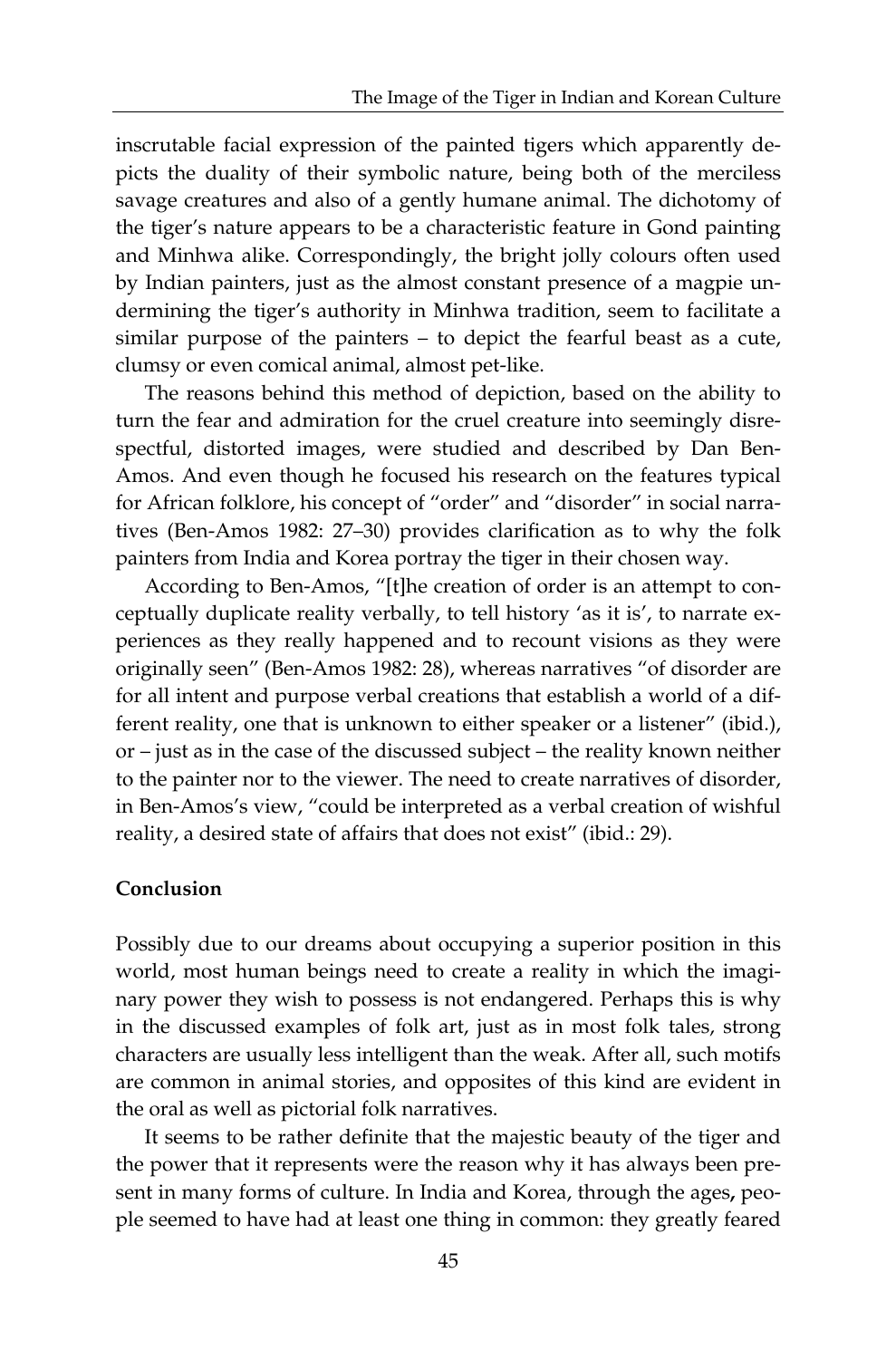$\overline{a}$ 

but also greatly respected the tiger. The fearful predator suddenly appeared and disappeared in the darkness of dense forests, was most active in the night time, and its presence was marked only by a pair of burning eyes. The animal was hardly ever seen close up and, if so, those who had seen it rarely or never had a chance to give any accounts of their ultimate encounter. All these traits had influenced human perception, attributing the tiger with the status of an otherworldly, supernatural being. In this way, the tigers who radiate power and inspire astonishment, could perfectly facilitate man's need to create symbolic structures, going beyond the human intellect's "need of images", and fulfilling its "need for symbols" (Cassirer 1953: 80).

To fulfil that need, the artists of Gond and Minhwa traditions for many generations have portrayed tigers as noble symbols of superiority, as well as auspicious creatures that ward off evil spirits. The tigers are occasionally shown with a severe and cynical expression, or perhaps a jovial grin, but unchangeably they serve their purpose as lucky symbols of security, prosperity and protection. They retain their symbolic status maybe also thanks to changing approaches, attitudes, and scholarly interpretations as well as reinterpretations. For, as Ernst Cassirer states in his *Essay of Man*, "human works are vulnerable […]. They are subject to change and decay […] in a mental sense. Even if their existence continues they are in constant danger of losing their meaning. Their reality is symbolic, not physical; and such reality never ceases to require interpretation and reinterpretation" (Cassirer 1953: 233f.).

However, even though the Royal Bengal tiger of India became almost completely extinct during the period of British rule,<sup>9</sup> and the Siberian tiger, mainly due to the actions of the Japanese occupants, has not been seen in South Korea for almost one hundred years, it can quite safely be assumed that in popular imagination in India and Korea, the mysterious tiger from William Blake's poem still remains "burning bright".

<sup>9</sup> The estimated number is approximately 2,967 individuals (Roy 2019).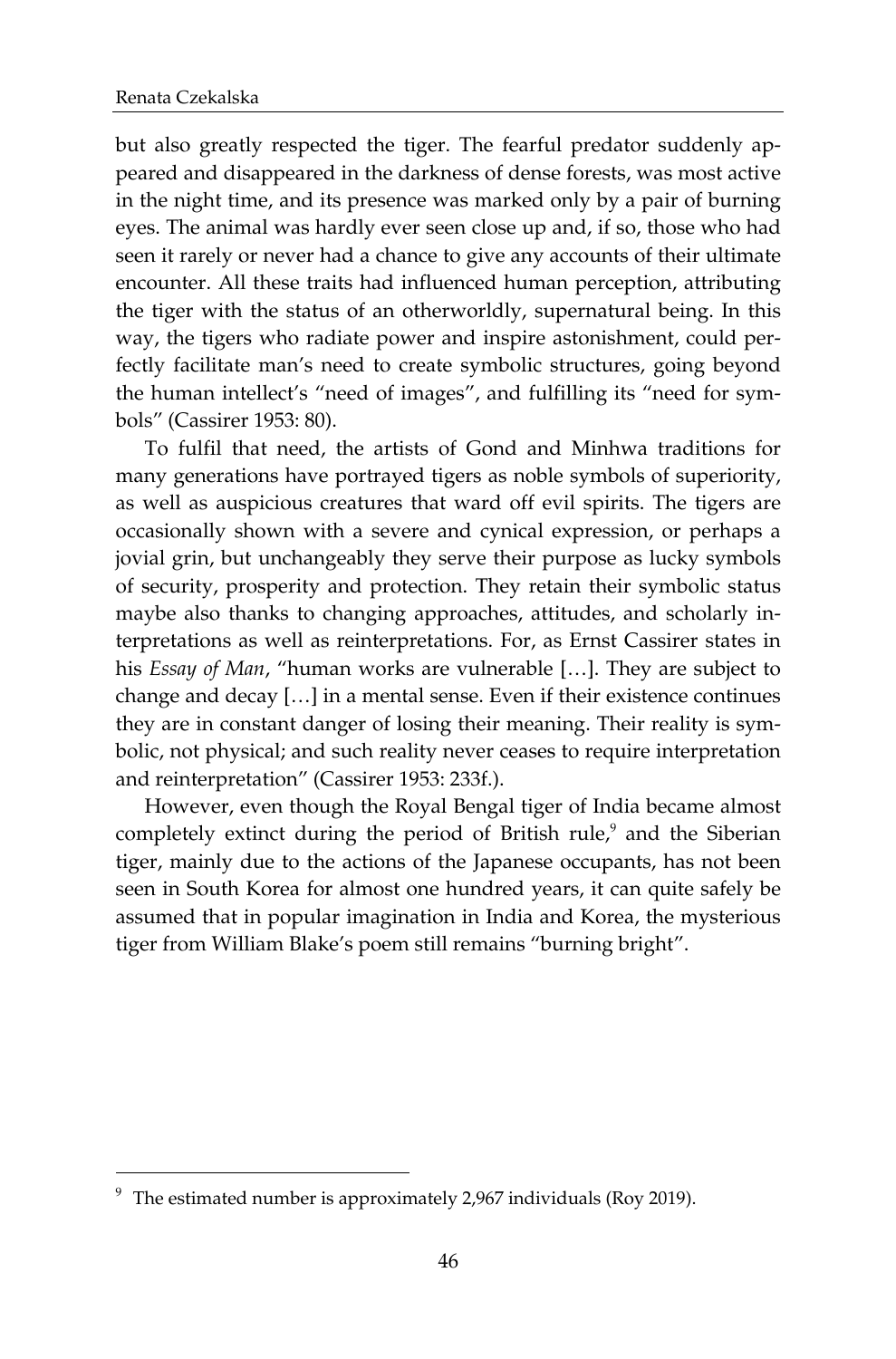### **References**

- Arur, Sidharth & Wyeld Theodor 2016. "Exploring the Central India Art of the Gond People: Contemporary Materials and Cultural Significance", in: *Proceedings [of the] 20th International Conference Information Visualisation: IV 2016*. Lisbon: Conference Publishing Services, 380–383. DOI: 10.1109/IV.2016.80.
- Ben-Amos, Dan 1982. *Folklore in Context: Essays*. New Delhi; Madras: South Asian Publishers.
- Blake, William 2002. *Collected Poems*. Edited by W. B. Yeats. London; New York: Routledge.
- Bühler, Georg 1886. *The Laws of Manu. Translated with Extracts from Seven Commentaries*. (Sacred Books of the East 25.) Oxford: Clarendon Press.
- Cambridge Dictionary. "Symbol", in: *Cambridge Dictionary* (<https:// dictionary.cambridge.org/dictionary/english/symbol>, accessed: February 1, 2019).
- Cassirer, Ernst 1923–1929. *Philosophie der symbolischen Formen*. 3 Bände. Berlin: Bruno Cassirer.
- Cassirer, Ernst 1953–1957. *The Philosophy of Symbolic Forms*. 3 Volumes. New Haven: Yale University Press.
- Cassirer, Ernst 1953 [1944]. *An Essay of Man. An Introduction to a Philosophy of Human Culture*. New York: Doubleday.
- Clark, Donald N. 2000. *Culture and Customs of Korea*. Westport, CT; London: Greenwood Publishing Group.
- Crooke, William 1994. *Introduction to the Popular Religion and Folklore of Northern India*. New Delhi; Madras: Asian Educational Services.
- Jingi, Cheoan et al. (eds) 2010. *Encyclopedia of Korean Folklore and Traditional Culture Vol. 1: Encyclopedia of Korean Seasonal Customs*. Seoul: The National Folk Museum of Korea.
- Keith, Arthur Berriedale 1914. *The Veda of The Black Yajus School, entitled Taittiriya Sanhita*. Translated from the original Sanskrit prose and verse by Arthur Berriedale Keith. Cambridge, MA: Harvard University Press (Online edition: <https://www.sacred-texts.com/hin/yv/ yv00.htm>, accessed: January 30, 2019).
- Lee, Jung Y. 1981. *Korean Shamanistic Rituals*. The Hague et al.: Mouton Publishers.